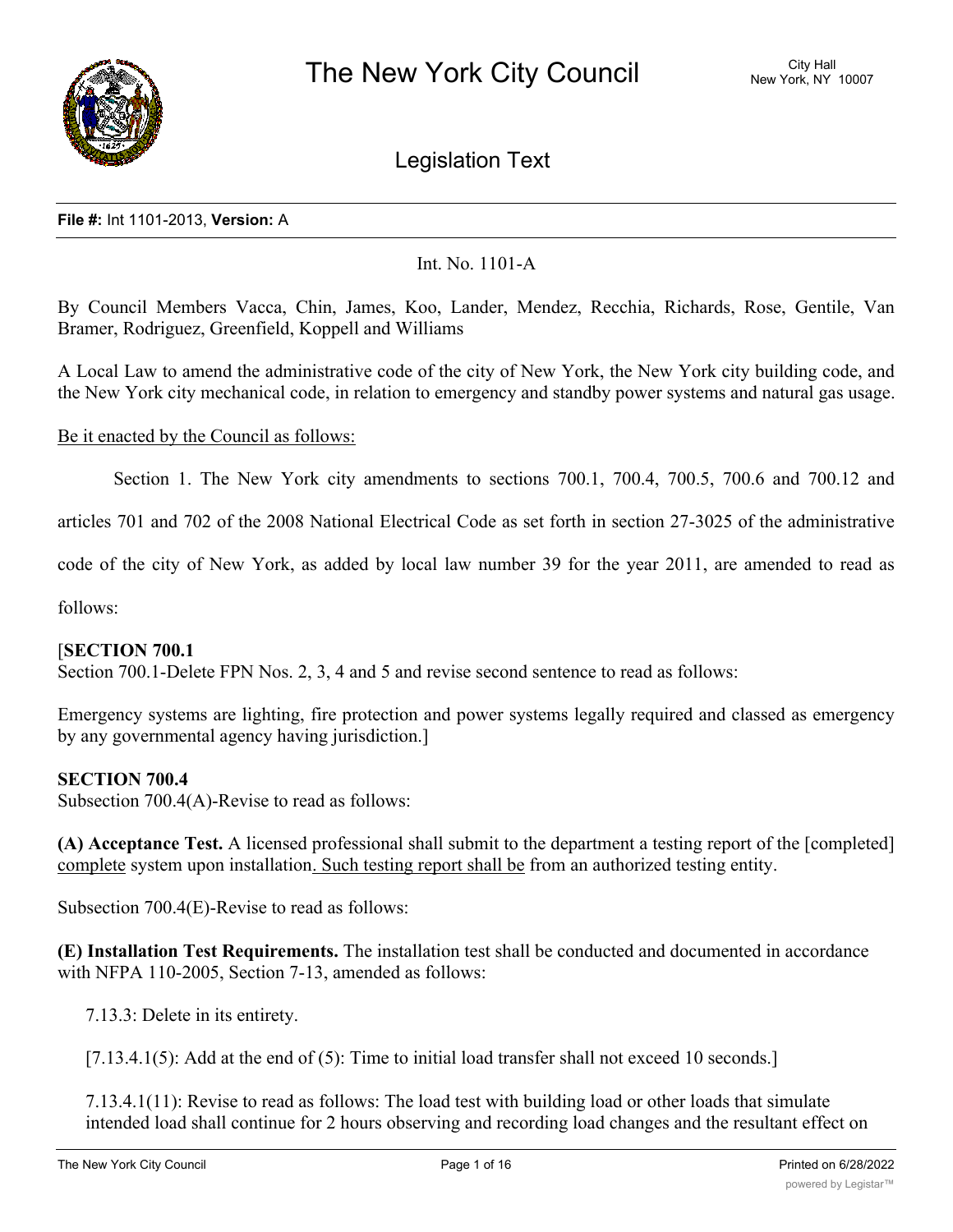voltage and frequency.

7.13.10.2: Delete and replace with the following: The complete crank/rest cycle shall consist of 3-15 second crank cycles with 15 second rest periods between cranks.

7.13.13: Add a new paragraph to read as follows: Transfer switches shall be tested in accordance with 8.4.6 as modified herein.

Subsection 700.4(F)-Add a new subsection 700.4(F) to read as follows:

**(F) Maintenance and Operational Testing.** Maintenance and operational testing shall be performed and documented in accordance with NFPA 110-2005, Section 8, amended as follows:

[8.1.2: Delete in its entirety.]

8.2: Delete in its entirety.

[8.3.1: Delete the following text from the end: "for the type and for the time duration specified for the class."]

8.3.4: Delete and replace with the following: A written record of the EPSS inspection, tests, exercising, operation, and repairs shall be maintained on premises and made available to the department on request. Records shall be inclusive of the transfer switches and storage batteries.

8.4.4.1: Add a new sentence to read as follows: Inspection shall consist of examination of all EPSS components for leaks, abnormal device position and of all alarm/trouble indicators.

8.4.5: Delete in its entirety.

8.4.6: Replace "monthly" with "semi-annually".

8.4.6.1: Replace "monthly" with "semi-annually".

#### **SECTION 700.5**

Subsection 700.5 (B)-Delete third paragraph of subsection 700.5(B)[, revise the first paragraph of such subsection] and add a FPN to read as follows:

[The alternate power source shall be permitted to supply emergency and optional standby system loads where the source has adequate capacity or where automatic selective load pickup and load shedding is provided as needed to ensure adequate power to (1) emergency circuits and (2) optional standby circuits, in that order of priority. The alternate power source shall be permitted for peak load shaving, provided the above conditions are met.]

FPN: Peak reduction program may require utility approval.

## **SECTION 700.6**

Subsection 700.6 (E)-Add a new subsection 700.6(E) to read as follows: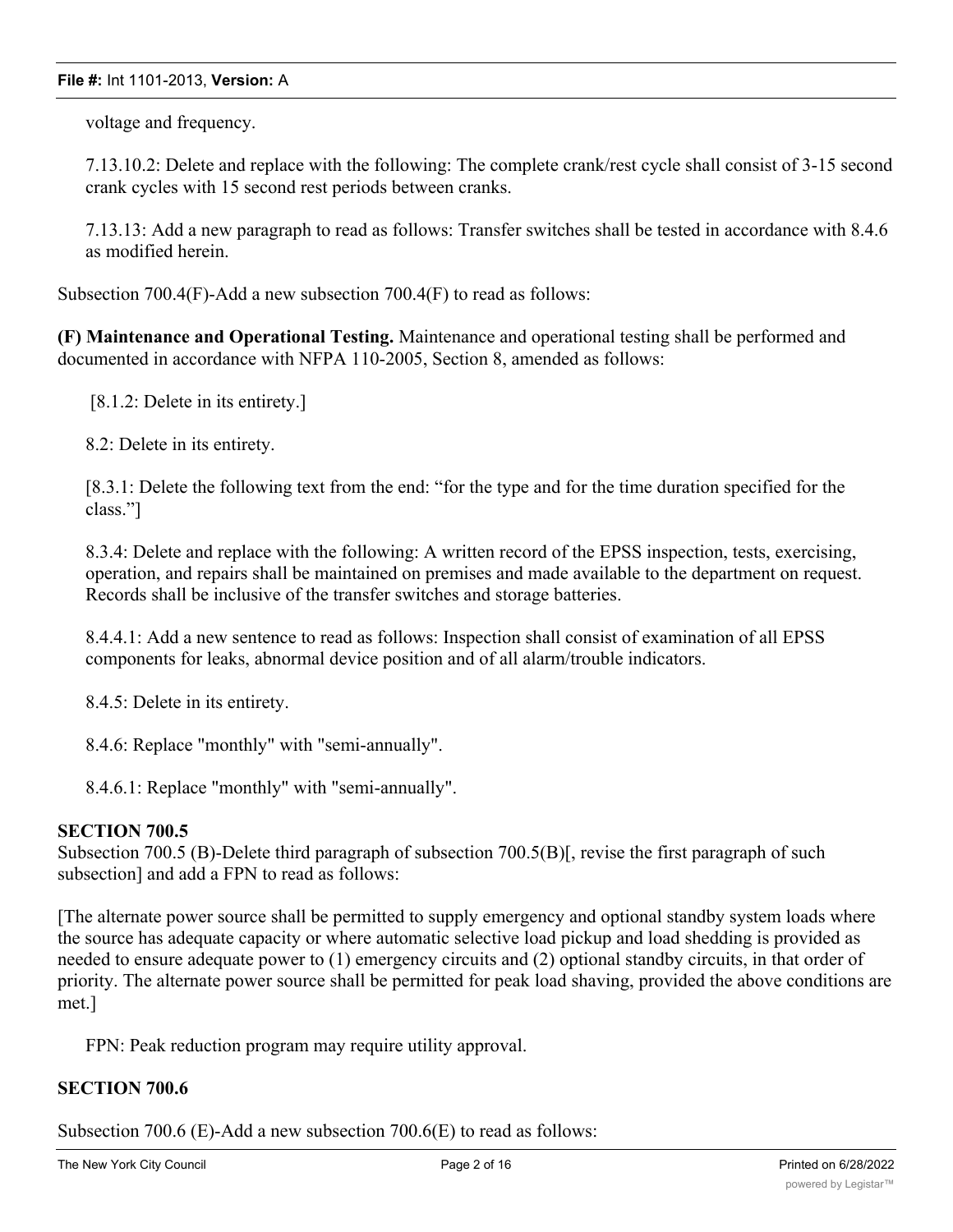**(E) Mechanical Operation.** Means shall be provided to mechanically operate the switch without hazard to personnel.

Subsection 700.6 (F)-Add a new subsection 700.6(F) to read as follows:

**(F) Temporary Connections for Portable Generators.** Temporary connection of a portable generator without transfer equipment shall be permitted where qualified persons maintain and supervise service of the installation, and where the normal source of supply is physically isolated by a lockable [disconnect] disconnecting means or by disconnection of the normal supply conductors. Portable generators shall not be paralleled except by special permission.

Subsection 700.6 (G)-Add a new subsection 700.6(G) to read as follows:

**(G) Permanent Connections for Portable Generators.** Where a permanent [installation] connection is made for a portable generator, a disconnecting means and overcurrent protection shall be provided at the point of connection for the portable generator. Capacity shall not exceed the capacity of the permanent installation.

## **SECTION 700.12**

Section 700.12 - Revise the fourth paragraph, add a new Exception to read as follows and delete the FPNs:

Fire, sprinkler, standpipe, smoke detection, oxygen, nitrous oxide and other alarm or extinguishing systems shall be connected to the line side of the service equipment and shall have separate overcurrent protection.

*Exception: Such systems installed for local area protection only, may connect ahead of the supply to the area protected.*

Subsection 700.12(A) - Revise the first paragraph and add a FPN to read as follows:

Storage batteries may be used as a source of power for emergency lighting systems and shall be of suitable rating and capacity to supply and maintain the total load for a minimum period of  $1\frac{1}{2}$  hours, without the voltage applied to the load falling below 87½ percent of normal. Storage batteries may be used for other emergency systems only where special permission is granted for such use.

FPN: See Article 760 for additional information on the use of batteries for fire alarm systems.

Subsection  $700.12(B)(2)$  - Revise first sentence and add a FPN to read as follows:

Where internal combustion engines are used as the prime mover, an on-site fuel supply shall be provided sufficient for not less than 6 hours of operation at full demand load.

FPN: Some installations may require more than 6 hours of fuel supply. See Articles 517 and 708.

Subsection 700.12(B)(6) - Revise to read as follows:

**(6) Outdoor Generator Sets.** Where an outdoor generator set is permanently installed and is equipped with a disconnecting means and such generator set is located within sight of the building or structure supplied, an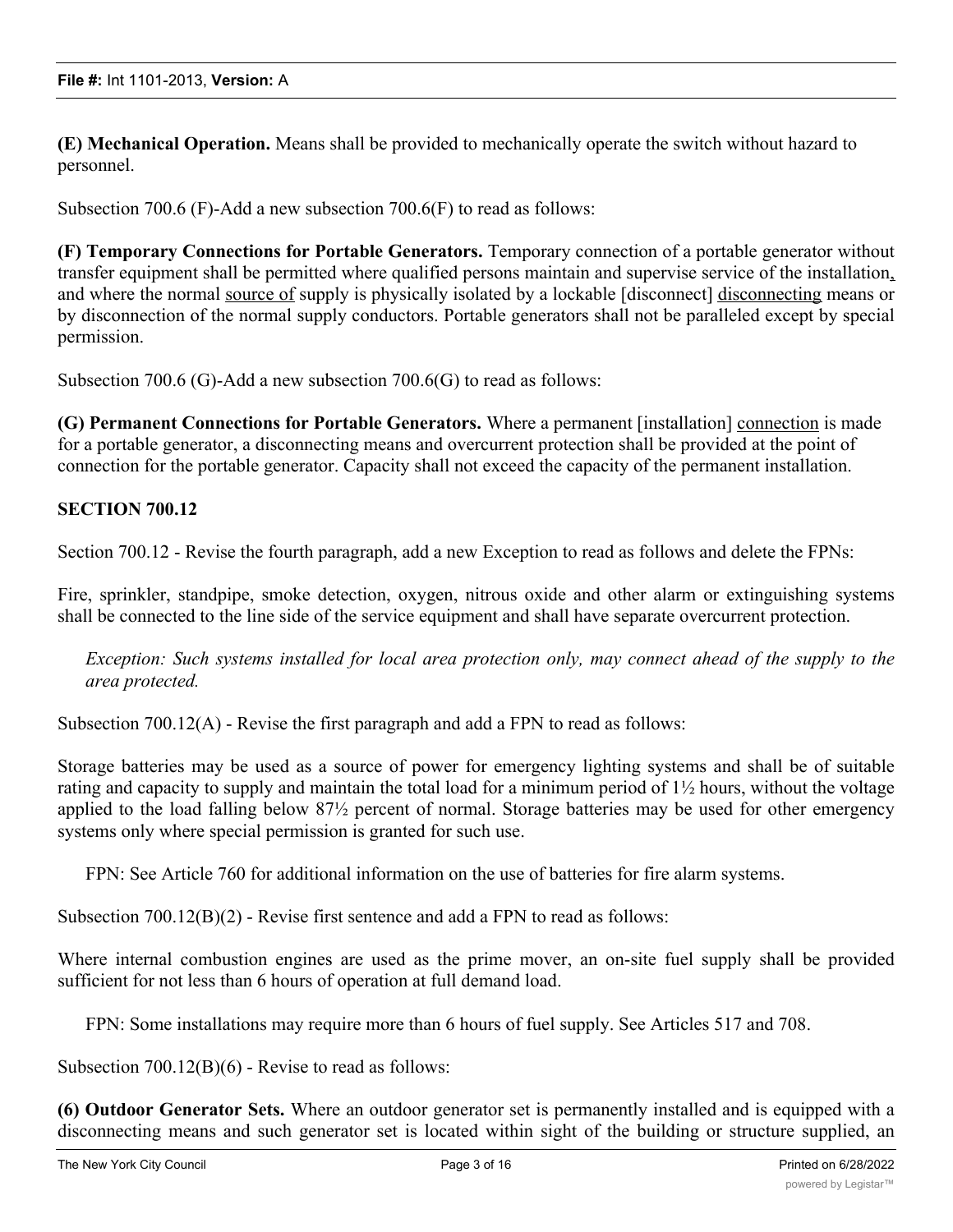additional disconnecting means shall not be required where ungrounded conductors pass through the building or structure. Appropriate signage shall be provided at the generator set and at the first disconnecting means within the building or structure supplied.

Subsection  $700.12(B)(7)$  - Add new subsection  $700.12(B)(7)$  to read as follows:

**(7) Temporary Generators.** The equipment grounding conductor(s) of the derived system shall be bonded to the grounding electrode system.

FPN: See 250.34 for grounding of generator frame.

(a) Separately Derived System. Where a temporary portable generator is a separately derived system, it shall be grounded in accordance with 250.30.

(b) Not A Separately Derived System. Where a temporary portable generator is not a separately derived system, a grounding connection shall not be made to the grounded circuit conductor.

Subsection 700.12(C) - Revise to read as follows:

**(C) Uninterruptible Power Supplies.** Uninterruptible power supplies may be used to provide power for emergency systems only where special permission is granted for such use.

Subsection 700.12(D) - Revise the first sentence of subsection to read as follows:

Where acceptable to the commissioner as suitable for use as an emergency source, a second service independent of the source normally supplying the building shall be permitted.

Subsection 700.12(E) - [Delete the subsection in its entirety] Revise the first sentence to read as follows: Fuel cell systems shall be permitted to be used as a source of power for emergency systems in R-2 occupancies and shall be of suitable rating and capacity to supply and maintain the total load for not less than 6 hours of fulldemand operation.

## **ARTICLE 701**

## **Legally Required Standby Systems**

[Delete the article in its entirety and add a FPN to read as follows: FPN: All legally required standby systems are classified as emergency systems.

## **SECTION 701.5**

Subsection 701.5(A)-Revise to read as follows:

**(A) Acceptance Test.** A licensed professional shall submit to the department a testing report of the complete system upon installation. Such testing report shall be from an authorized testing entity.

Subsection 701.5(E)-Revise to read as follows:

**(E) Installation Test Requirements.** The installation test shall be conducted and documented in accordance with 700.4(E).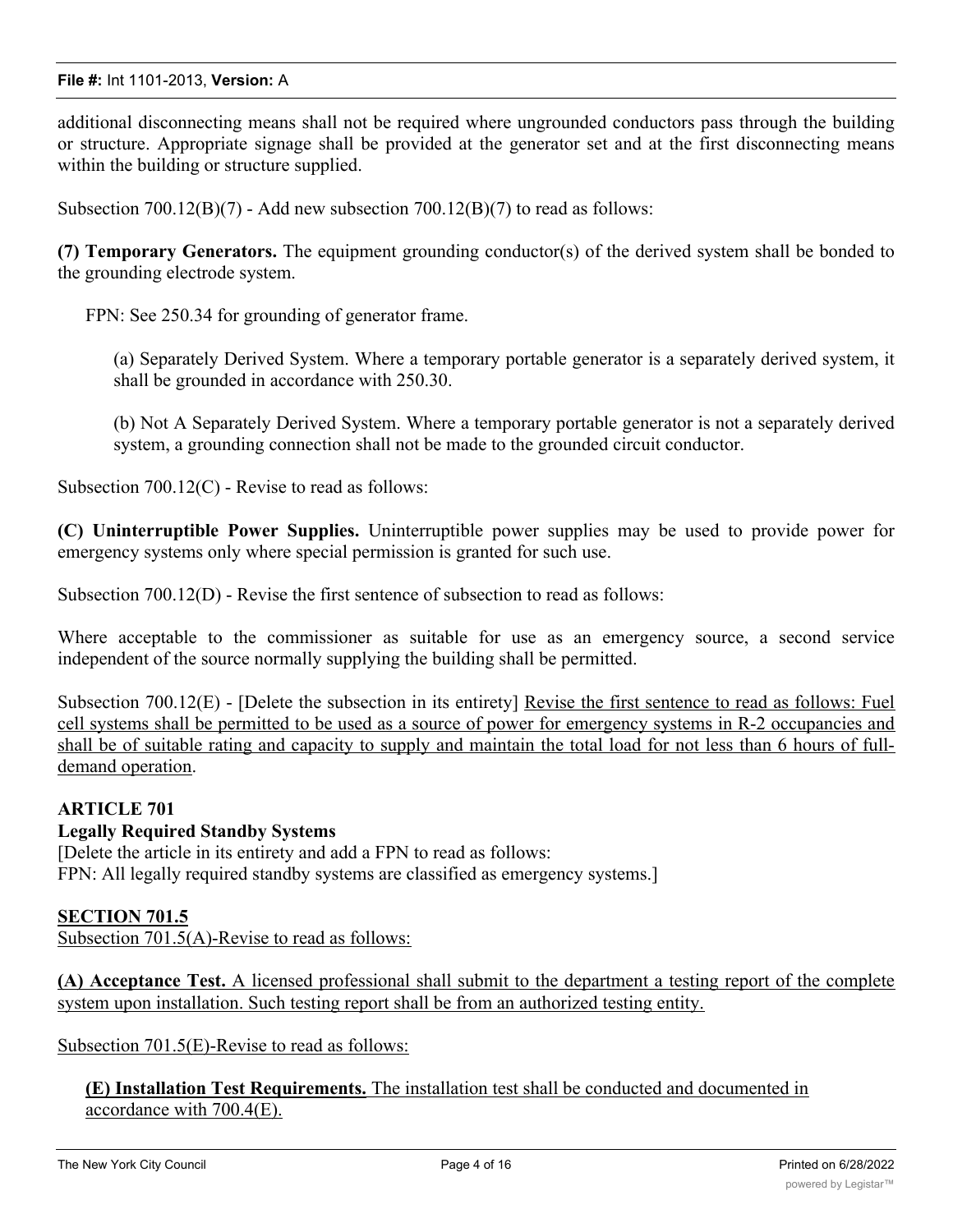**File #:** Int 1101-2013, **Version:** A

Subsection 701.5(F)-Add a new subsection 701.5(F) to read as follows:

**(F) Maintenance and Operational Testing.** Maintenance and operational testing shall be performed and documented in accordance with 700.4(F).

## **SECTION 701.6**

Section 701.6-Add a new FPN to read as follows:

FPN: Peak reduction program may require utility approval.

#### **SECTION 701.7**

Subsection 701.7(D)-Add a new subsection 701.7(D) to read as follows:

**(D) Mechanical Operation.** Means shall be provided to mechanically operate the switch without hazard to personnel.

Subsection 701.7(E)-Add a new subsection 701.7(E) to read as follows:

**(E) Temporary Connections for Portable Generators.** Temporary connection of a portable generator without transfer equipment shall be permitted where qualified persons maintain and supervise service of the installation, and where the normal source of supply is physically isolated by a lockable disconnecting means or by a disconnection of the normal supply conductors. Portable generators shall not be paralleled except by special permission.

Subsection 701.7(F) - Add a new subsection 701.7(F) to read as follows:

**(F) Permanent Connections for Portable Generators.** Where a permanent connection is made for a portable generator, a disconnecting means and overcurrent protection shall be provided at the point of connection for the portable generator. Capacity shall not exceed the capacity of the permanent installation.

## **SECTION 701.8**

Section 701.8 - Revise the first sentence to read as follows:

Audible and visual signal devices shall be provided at a continuously supervised location for the following purposes:

#### **SECTION 701.10**

Section 701.10 - Revise to read as follows:

## **701.10 Wiring and Conductors for Legally Required Standby Systems.**

**(A) Wiring.** Wiring for legally required standby systems shall be permitted to occupy the same raceways, cables, boxes, and cabinets as other general wiring.

#### **(B) Conductors.**

## **(1) Ampacity.** See 445.13.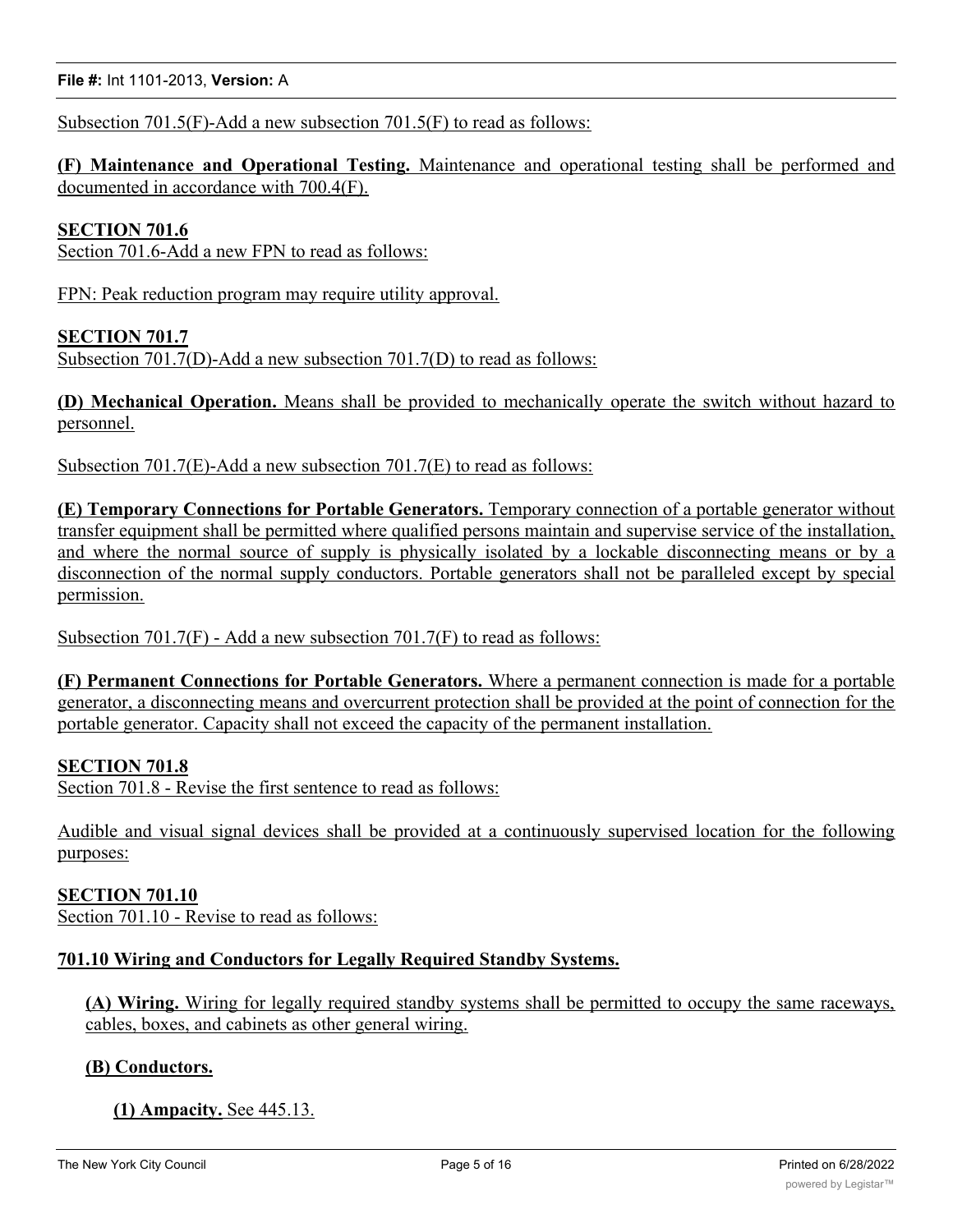**(2) Installation of Generator Conductors.** Generator conductors to the first disconnecting means shall be installed in accordance with the requirements of Article 230.

**(3) Overcurrent Devices.** There shall be no limit to the number of overcurrent devices connected to the generator terminal devices.

#### **SECTION 701.11**

Subsection 701.11(B)(2)-Revise to read as follows:

**(2) Internal Combustion Engines as Prime Mover.** Where internal combustion engines are used as the prime mover, an on-site fuel supply shall be provided sufficient for not less than 6 hours of operation at full demand load.

Exception: Legally required standby generators relying on natural gas as a fuel supply shall not be required *to maintain an on-site fuel supply.*

FPN: Some installations may require more than 6 hours of fuel supply. See Articles 517 and 708.

Subsection  $701.11(B)(6)$ -Add a new subsection  $701.11(B)(6)$  to read as follows:

**(6) Temporary Generators.** The equipment grounding conductors of the derived system shall be bonded to the grounding electrode system.

FPN: See 250.34 for grounding of the generator frame.

(a) *Separately Derived System.* Where a temporary portable generator is a separately derived system, it shall be grounded in accordance with 250.30.

(b) *Not A Separately Derived System.* Where a temporary portable generator is not a separately derived system, a grounding connection shall not be made to the grounded circuit conductor.

Subsection 701.11(F) - Revise the first sentence to read as follows: Fuel cell systems used as a source of power for legally required standby systems shall be of suitable rating and capacity to supply and maintain the total load for not less than 6 hours of full-demand operation.

## **SECTION 701.18**

Section 701.18-Revise to read as follows:

**701.18 Coordination.** Legally required standby system(s) overcurrent devices shall be selectively coordinated in the overcurrent range with all supply side overcurrent protective devices.

## **ARTICLE 702 Optional Standby Systems**

# **SECTION 702.2**

Section 702.2-Revise the first sentence to read as follows:

Those systems not required by municipal, state, federal, or other codes or by any governmental agency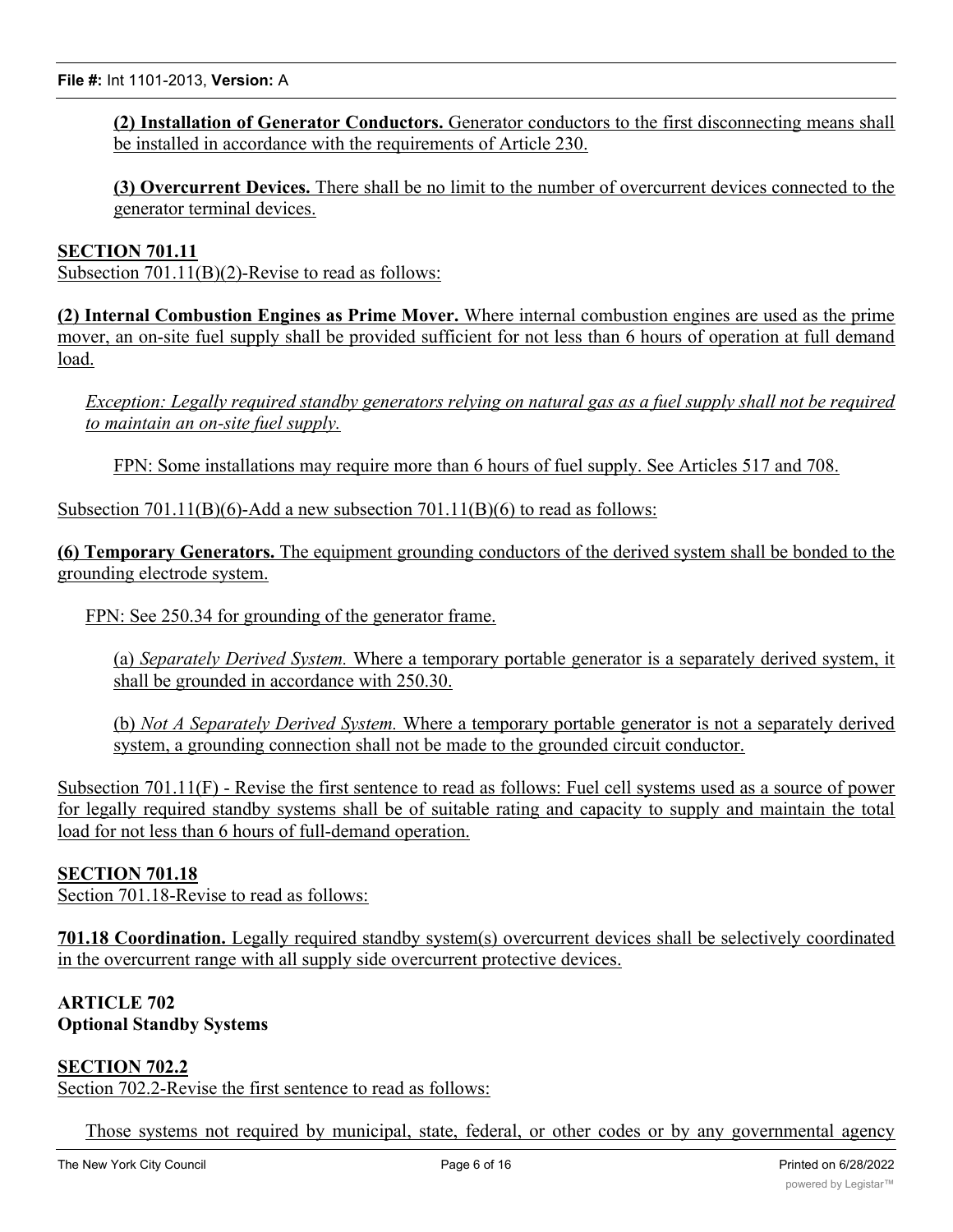having jurisdiction.

#### **SECTION 702.6**

Section 702.6-At the Exception, add a second sentence to read as follows:

Portable generators shall not be paralleled with permanent optional standby sources, except by special permission.

#### **SECTION 702.12**

Section 702.12-Add a new section 702.12 to read as follows:

**702.12 Portable and Temporary Generators.** Portable and temporary generators shall comply with 700.6 (G) and 700.12(B)(7).

§2. Item 3.9 of section 28-109.3 of the administrative code of the city of New York, as added by local

law 33 for the year 2007, is amended to read as follows:

3.9. Emergency and standby power systems.

§3. Section 402.12 of the New York city building code, as added by local law number 33 for the year

2007, is amended to read as follows:

402.12 [Emergency] Standby power. Covered mall buildings exceeding 50,000 square feet (4645 m<sup>2</sup>) shall be provided with [emergency] standby power systems that are capable of operating the emergency voice/alarm communication system.

§4. Sections 403.10 and 403.11 of the New York city building code, as added by local law number 33

for the year 2007, are amended to read as follows:

**403.10 [Reserved.] Standby power.** A standby power system complying with Section 2702 shall be provided for standby power loads specified in Section 403.10.2.

**403.10.1 Special requirements for standby power systems.** If the standby system is a generator set inside a building, the system shall be located in a separate room enclosed with 2-hour fire-resistance-rated fire barrier assemblies. System supervision with manual start and transfer features shall be provided at the fire command center.

**403.10.2 Standby power loads in occupancies other than Group R-2.** In buildings of any occupancy group other than Group R-2, the following are classified as standby power loads:

1. Power and lighting for fire command center required by Section 403.8;

2. Ventilation and automatic fire detection equipment for smokeproof enclosures;

3. Elevators, in accordance with Section 3003; and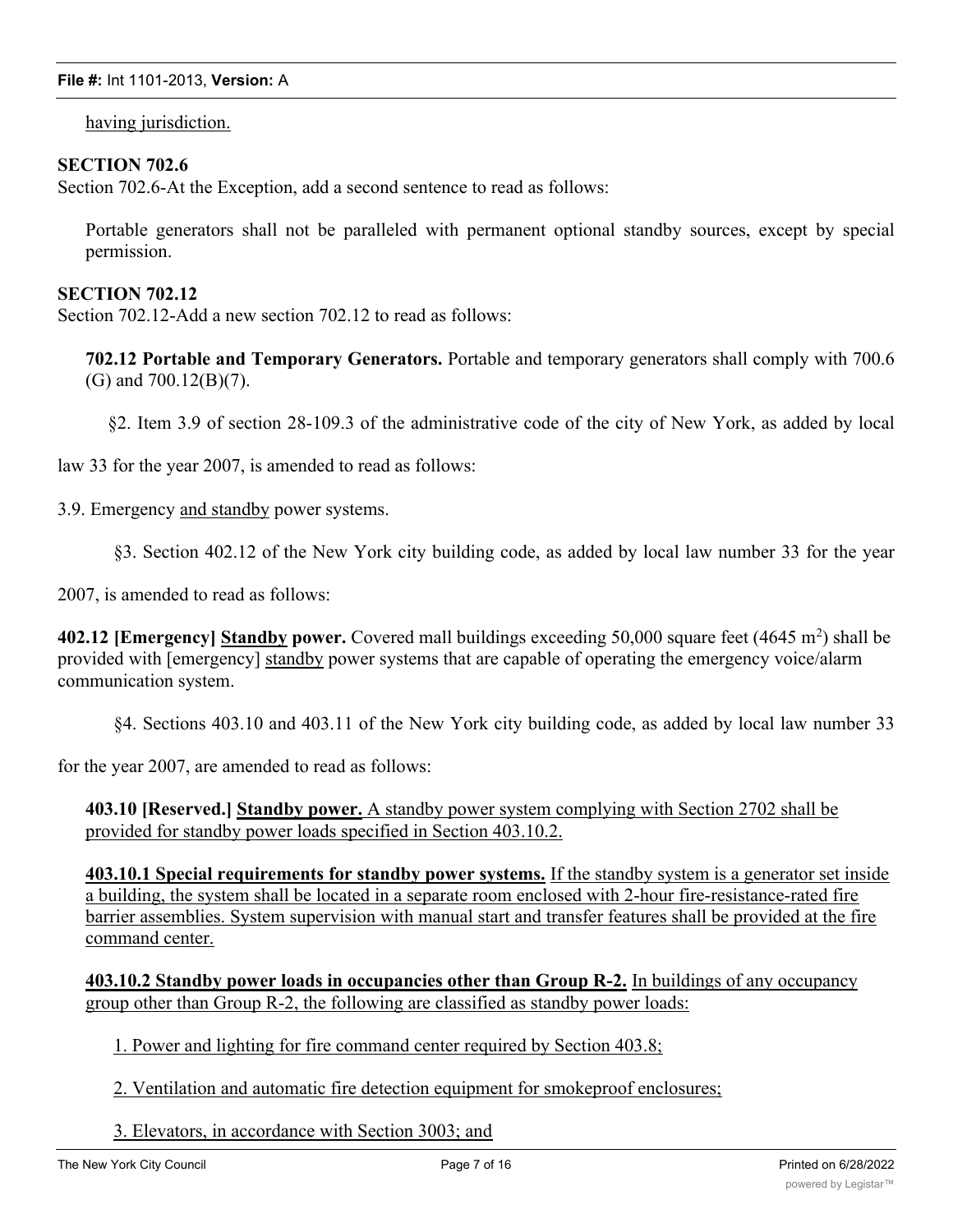4. Stair pressurization systems when provided.

**403.10.3 Standby power loads in Group R-2 occupancies.** Group R-2 occupancies in buildings greater than 125 feet (38 100 mm) in height shall be required to provide a standby power system to support the following loads:

1. Power and lighting for fire command center required by Section 403.8;

2. Ventilation and automatic fire detection equipment for smokeproof enclosures;

3. At least one elevator serving all floors, or one elevator per bank where different banks serve different portions of the building; and

4. Stair pressurization systems when provided.

**403.11 Emergency power systems.** An emergency power system complying with Section 2702 shall be provided for emergency power loads specified in Sections 403.11.1 and 403.11.2.

**403.11.1 Emergency power loads in occupancies other than R-2.** In buildings of any occupancy group other than Group R-2, the following are classified as emergency power loads:

- 1. Exit signs and means of egress illumination required by Chapter 10; [and]
- 2. Elevator car lighting; [and]
- 3. Emergency voice/alarm communications systems; [and]
- 4. Automatic fire detection systems; [and]
- 5. Fire alarm systems; and
- 6. [Power and lighting for the fire command center required by Section 403.8; and
- 7.] Electrically powered fire pumps[; and
- 8. Ventilation and automatic fire detection equipment for smokeproof enclosures; and
- 9. Elevators in accordance with Section 3003; and
- 10. Stair pressurization systems when provided].

**403.11.2 Emergency power loads in Group R-2 occupancies.** Group R-2 occupancies in buildings greater than 125 feet (38 100 mm) in height shall be required to provide an emergency power system to support the following loads:

1. Exit signs and means of egress illumination required by Chapter 10;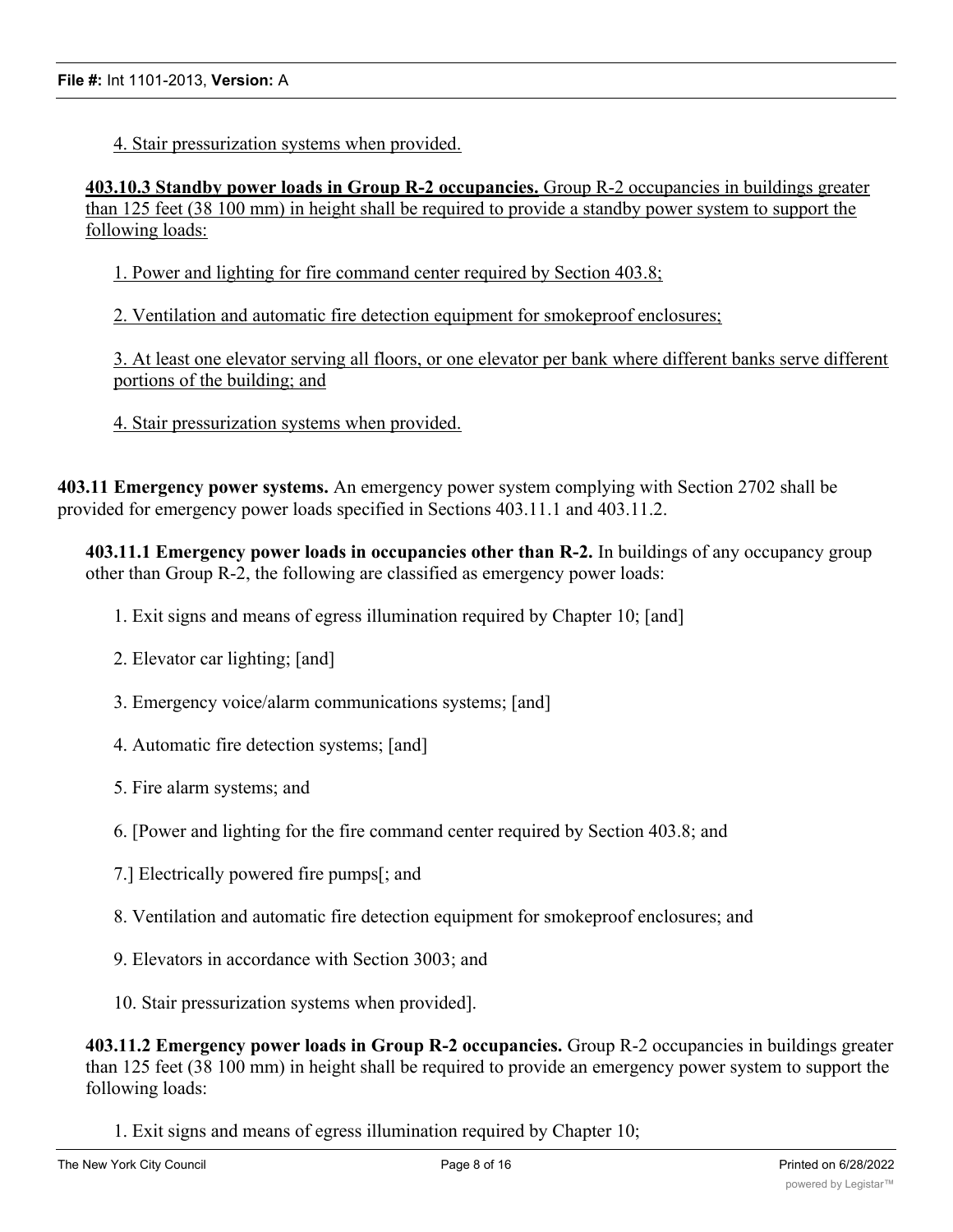[2. At least one elevator serving all floors, or one elevator per bank where different banks serve different portions of the building;]

[3.] 2. Emergency voice communications systems; and

[4.] 3. Electrically powered fire pumps, unless electrical power to the motor is taken ahead of the main from the street side of the house service switch.

[Where a generator is used as the emergency power system, diesel or gas shall be permitted as the fuel source in accordance with Section 2702.1.]

§5. Section 404.6 of the New York city building code, as amended by local law number 33 for the year

2007, is amended to read as follows:

**404.6 [Emergency] Standby power.** Equipment required to provide smoke control shall be connected to [an emergency] a standby power system in accordance with Section 909.11.

§6. Sections 405.9 and 405.10 of the New York city building code, as amended by local law number 33

for the year 2007, are amended to read as follows:

**405.9 [Reserved.] Standby power.** A standby power system complying with Section 2702 shall be provided for standby power loads specified in Section 405.9.1.

**405.9.1 Standby power loads.** The following loads are classified as standby power loads:

1. Smoke control system;

2. Ventilation and automatic fire detection equipment for smokeproof enclosures;

- 3. Fire pumps;
- 4. Elevators in accordance with Section 3003; and
- 5. Stair pressurization systems when provided.

**405.10 Emergency power.** An emergency power system complying with Section 2702 shall be provided for emergency power loads specified in Section 405.10.1.

**405.10.1 Emergency power loads.** The following loads are classified as emergency power loads:

- 1. Emergency voice/alarm communications systems[.];
- 2. Fire alarm systems[.];
- 3. Automatic fire detection systems[.];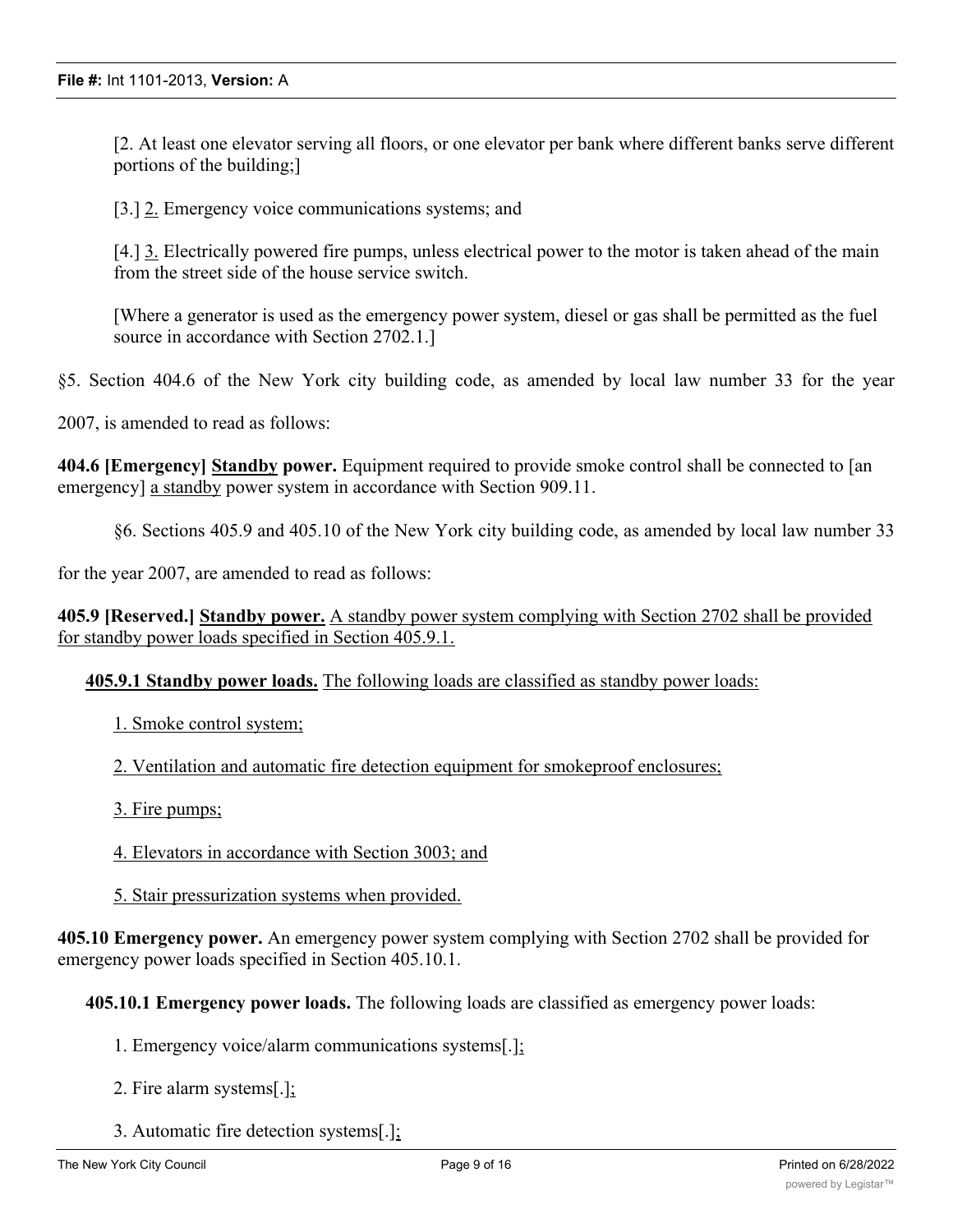- 4. Elevator car lighting[.]; and
- 5. Means of egress and exit sign illumination as required by Chapter 10.
- [6. Smoke control system.
- 7. Ventilation and automatic fire detection equipment for smokeproof enclosures.
- 8. Fire pumps.
- 9. Elevators in accordance with Section 3003.
- 10. Stair pressurization systems when provided.]
- §7. Section 414.5.4 of the New York city building code, as amended by local law number 33 for the

year 2007, is amended to read as follows:

**414.5.4 Emergency or standby power.** Where mechanical ventilation, treatment systems, temperature control, alarm, detection or other electrically operated systems are required, such systems shall be provided with an emergency or standby power system in accordance with the *New York City Electrical Code*.

#### **Exceptions:**

- 1. Storage areas for Class I and II oxidizers.
- 2. Storage areas for Class III, IV and V organic peroxides.

3. [Emergency] Standby power for mechanical ventilation, treatment systems and temperature control systems shall not be required where an approved fail-safe engineered system is installed.

§8. Sections 909.11 and 909.20.6.2 of the New York city building code, as added by local law number

33 for the year 2007, are amended to read as follows:

**909.11 Power systems.** The smoke control system shall be supplied with two sources of power. Primary power shall be from the normal building power systems. Secondary power shall be from [an emergency] a standby power source complying with the *New York City Electrical Code*. The [emergency] standby power source and its transfer switches shall be in a separate room from the normal power transformers and switch gear and shall be enclosed in a room constructed of not less than 1-hour fire-resistance-rated fire barriers ventilated directly to and from the exterior. Power distribution from the two sources shall be by independent routes. Transfer to full [emergency] standby power shall be automatic and within 60 seconds of failure of the primary power. The systems shall comply with the *New York City Electrical Code*.

**909.20.6.2 [Emergency] Standby power.** Mechanical vestibule and stair shaft ventilation systems and automatic fire detection systems shall be powered by [an emergency] a standby power system conforming to Section [403.11] 403.10 and Chapter 27.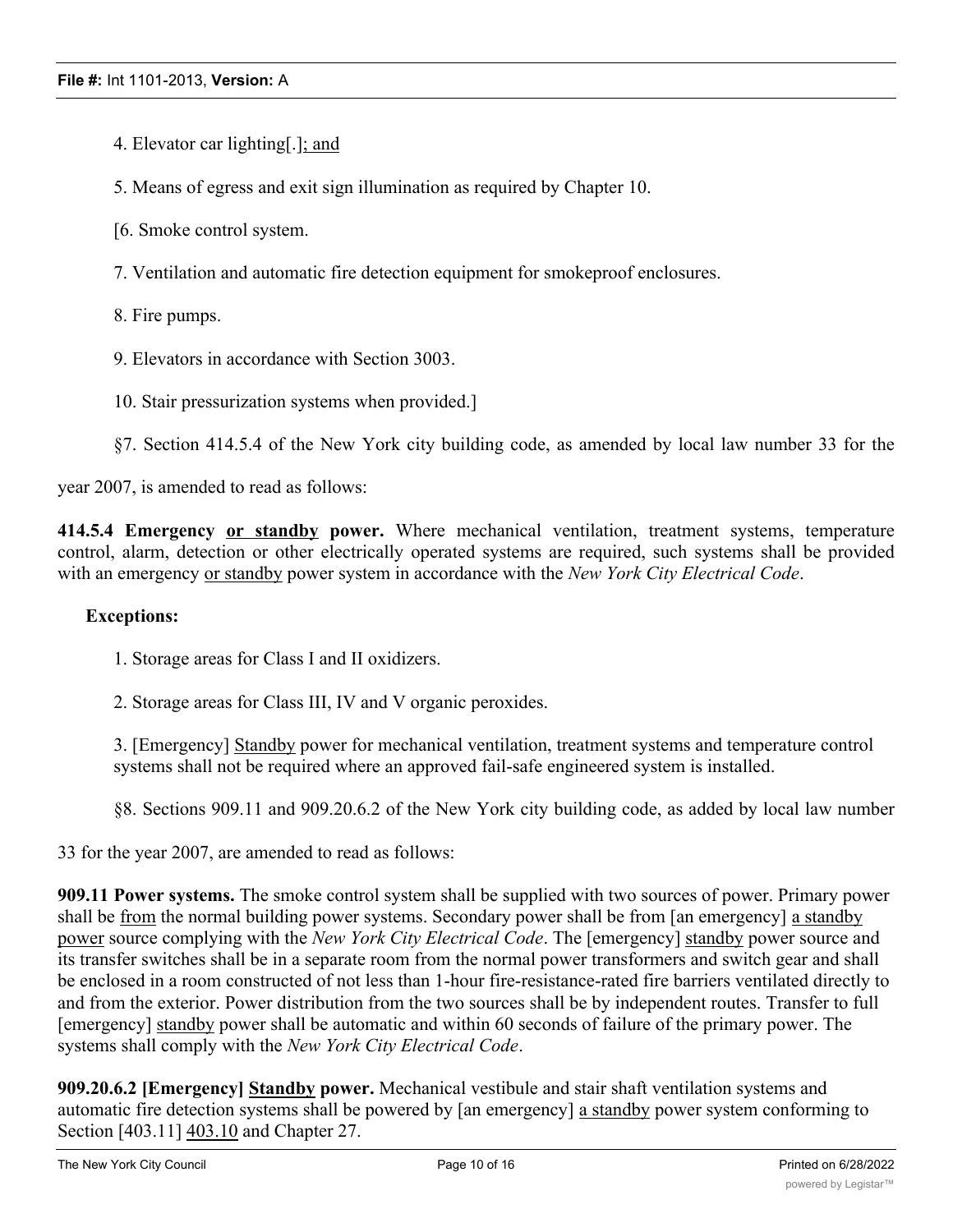§9. Sections 1007.4, 1007.5, and 1008.1.3.3 of the New York city building code, as added by local law

number 33 for the year 2007, are amended to read as follows:

**1007.4 Elevators.** To be considered part of an accessible means of egress, an elevator shall comply with the emergency operation and signaling device requirements of Section 2.27 of ASME A17.1 and Section 1109.6. [Emergency] Standby power shall be provided in accordance with Sections 2702 and 3003. The elevator shall be accessed from either an area of rescue assistance complying with Section 1007.6 or a horizontal exit complying with Section 1021.

#### **Exceptions:**

1. Elevators are not required to be accessed from an area of rescue assistance or horizontal exit in open parking garages.

2. Elevators are not required to be accessed from an area of rescue assistance or horizontal exit in buildings and facilities equipped throughout with an automatic sprinkler system installed in accordance with Section 903.3.1.1 or 903.3.1.2.

**1007.5 Platform lifts.** Platform (wheelchair) lifts shall not serve as part of an accessible means of egress, except where allowed as part of a required accessible route in Section 1109.7. Platform lifts shall be installed in accordance with ASME A18.1. [Emergency] Standby power shall be provided in accordance with Section 2702 for platform lifts permitted to serve as part of an accessible means of egress.

**1008.1.3.3 Horizontal sliding doors.** In other than Group H occupancies, horizontal sliding doors permitted to be a component of a means of egress in accordance with Exception 5 to Section 1008.1.2.1 shall comply with all of the following criteria:

1. The doors shall be power operated and shall be capable of being operated manually in the event of power failure.

2. The doors shall be openable by a simple method from both sides without special knowledge or effort.

3. The force required to operate the door shall not exceed 30 pounds (133 N) to set the door in motion and 15 pounds (67 N) to close the door or open it to the minimum required width.

4. The door shall be openable with a force not to exceed 15 pounds (67 N) when a force of 250 pounds (1100 N) is applied perpendicular to the door adjacent to the operating device.

5. The door assembly shall comply with the applicable fire protection rating and, where rated, shall be selfclosing or automatic-closing by smoke detection, shall be installed in accordance with NFPA 80 and shall comply with Section 715.

6. The door assembly shall have an integrated [emergency] standby power supply.

7. The door assembly power supply shall be electrically supervised.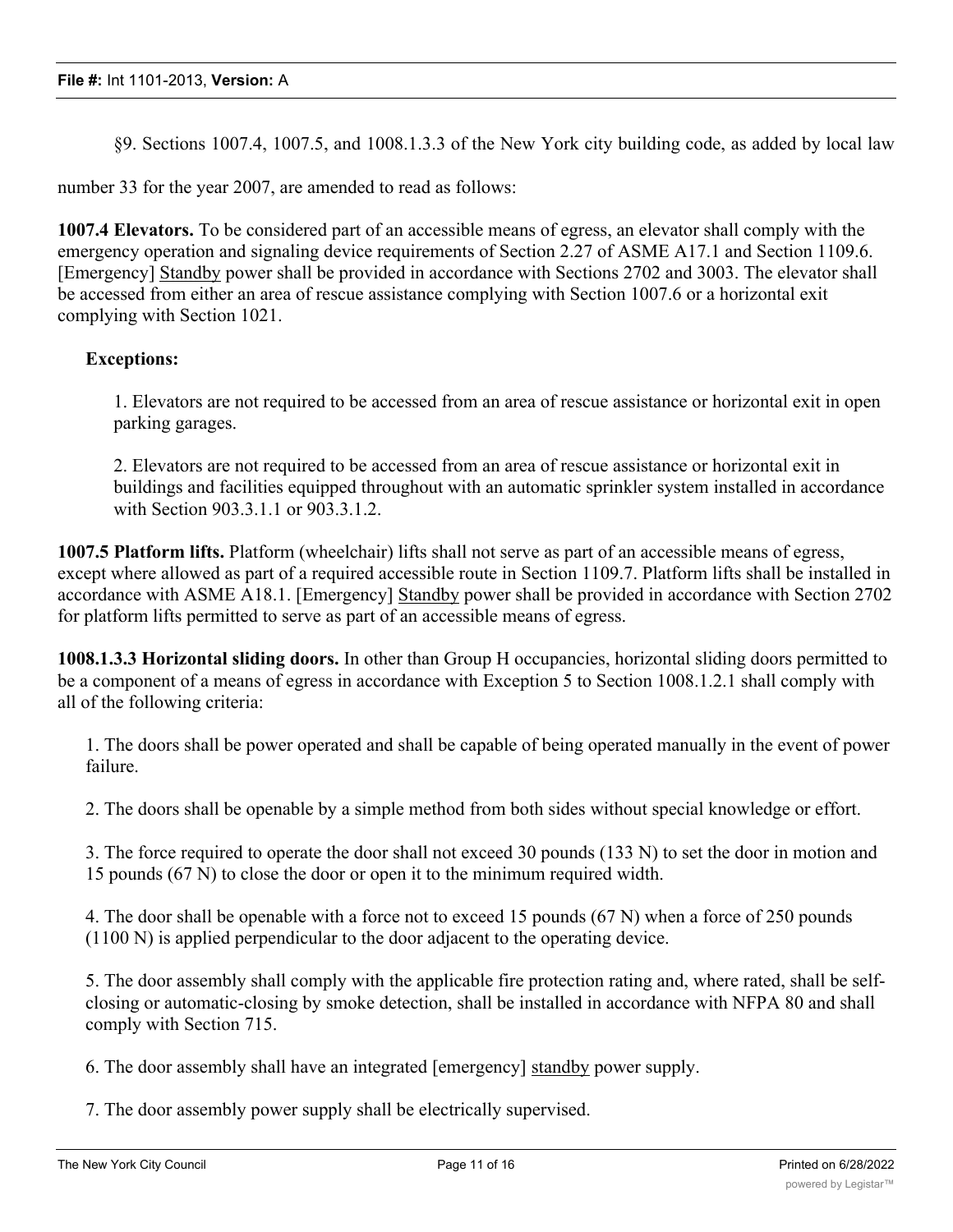8. The door shall open to the minimum required width within 10 seconds after activation of the operating device.

§10. Section 1707.7 of the New York city building code, as added by local law number 33 for the year

2007, is amended to read as follows:

**1707.7 Mechanical and electrical components.** Periodic special inspection is required during the anchorage of electrical equipment for emergency or standby power systems in structures assigned to Seismic Design Category C[,] or D. Periodic special inspection is required during the installation of piping systems intended to carry flammable, combustible or highly toxic contents and their associated mechanical units in structures assigned to Seismic Design Category C[,] or D. Periodic special inspection is required during the installation of HVAC ductwork that will contain hazardous materials in structures assigned to Seismic Design Category C[,] or D.

§11. Section BC 2702 of the New York city building code, as added by local law number 33 for the year

2007, is amended to read as follows:

# **SECTION BC 2702 EMERGENCYAND STANDBY POWER SYSTEMS**

**2702.1 Installation.** Emergency and standby power systems shall be installed in accordance with the *New York City Electrical Code*, NFPA 110 and NFPA 111[, and]. Systems relying on fuel supplies shall have an onpremises fuel supply sufficient for not less than 6-hour full-demand operation of the system. However, [for R-2 occupancies required to provide emergency power systems pursuant to the provisions of Section 403.11.2, and for voluntarily installed emergency power systems,] natural gas from the public utility street main shall be permitted as the sole fuel supply for (i) emergency power systems serving R-2 occupancies and (ii) standby power systems, provided that an outside gas cut-off valve separate from other gas services is installed in accordance with Section E.6 of Appendix E of the *New York City Fuel Gas Code*.

**2702.1.1 Stationary generators.** Emergency and standby power generators shall be listed in accordance with UL 2200.

**2702.1.2 Capacity.** The emergency and standby power [system] systems shall have [a] capacity and [rating] ratings that [supplies] supply all equipment required to be operational at the same time.

**2702.2 Where required.** Emergency and standby power systems shall be provided where required by this section.

**2702.2.1 Group A occupancies.** Emergency power shall be provided for voice/alarm communication systems in Group A occupancies in accordance with Section 907.2.1.2.

**2702.2.2 Smoke control systems.** [Emergency] Standby power shall be provided for smoke control systems in accordance with Section 909.11.

**2702.2.3 Exit signs.** Emergency power shall be provided for exit signs in accordance with Section 1011.5.3.

**2702.2.4 Means of egress illumination.** Emergency power shall be provided for means of egress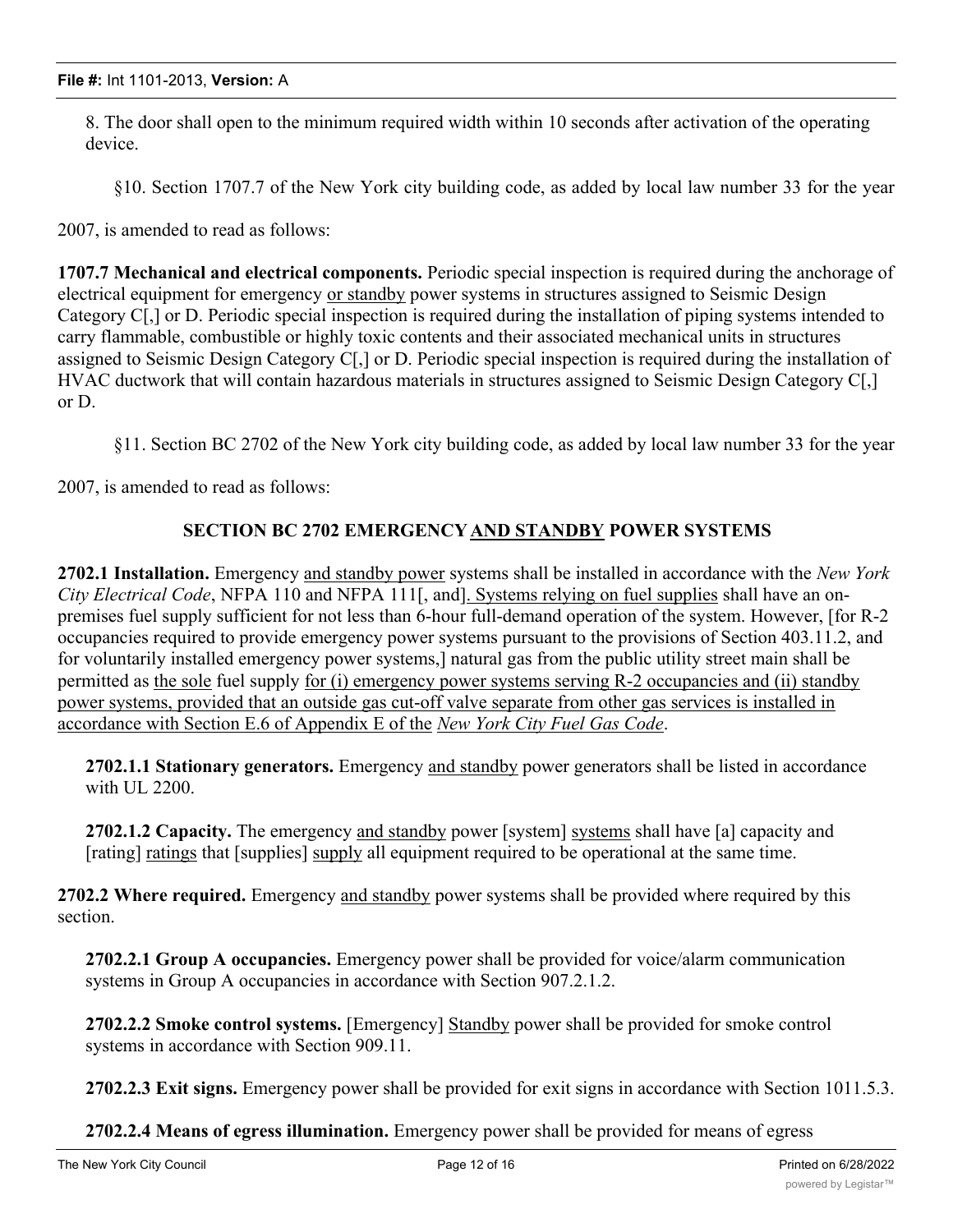illumination in accordance with Section 1006.3.

**2702.2.5 Accessible means of egress elevators.** [Emergency] Standby power shall be provided for elevators that are part of an accessible means of egress in accordance with Section 1007.4.

**2702.2.6 Horizontal sliding doors. [**Emergency] Standby power shall be provided for horizontal sliding doors in accordance with Section 1008.1.3.3.

**2702.2.7 Semiconductor fabrication facilities.** Emergency power shall be provided for semiconductor fabrication facilities in accordance with Section 415.9.10.

**2702.2.8 Membrane structures.** [Emergency] Standby power shall be provided for auxiliary inflation systems in accordance with Section 3102.8.2. Emergency power shall be provided for exit signs in tents and membrane structures.

**2702.2.9 Hazardous materials.** Emergency or standby power shall be provided in occupancies with hazardous materials in accordance with Section 414.5.4 and the *New York City Fire Code*.

**2702.2.10 Highly toxic and toxic materials.** Emergency power shall be provided for occupancies with highly toxic or toxic materials in accordance with the *New York City Fire Code*.

**2702.2.11 Organic peroxides.** [Emergency] Standby power shall be provided for occupancies with organic peroxides in accordance with the *New York City Fire Code*.

**2702.2.12 Pyrophoric materials.** Emergency power shall be provided for occupancies with silane gas in accordance with the *New York City Fire Code*.

**2702.2.13 Covered mall buildings.** [Emergency] Standby power shall be provided for voice/alarm communication systems in covered mall buildings in accordance with Section 402.12.

**2702.2.14 High-rise buildings.** Emergency and standby power shall be provided in high-rise buildings in accordance with [Section] Sections 403.10 and 403.11.

**2702.2.15 Underground buildings.** Emergency and standby power shall be provided in underground buildings in accordance with [Section] Sections 405.9 and 405.10.

**2702.2.16 Group I-3 occupancies.** Emergency power shall be provided for doors in Group I-3 occupancies in accordance with Section 408.4.2.

# **2702.2.17 Reserved.**

**2702.2.18 Elevators.** [Emergency] Standby power for elevators, including elevators provided to accommodate ambulance stretchers pursuant to Section 3002.4, shall be provided as set forth in Section 3003.1.

**2702.2.19 Smokeproof enclosures and pressurized elevator shaft.** [Emergency] Standby power shall be provided for smoke-proof enclosures as required by Section 909.20 and for pressurized elevator shafts provided in accordance with Item 5 of Section 403.9.1.1.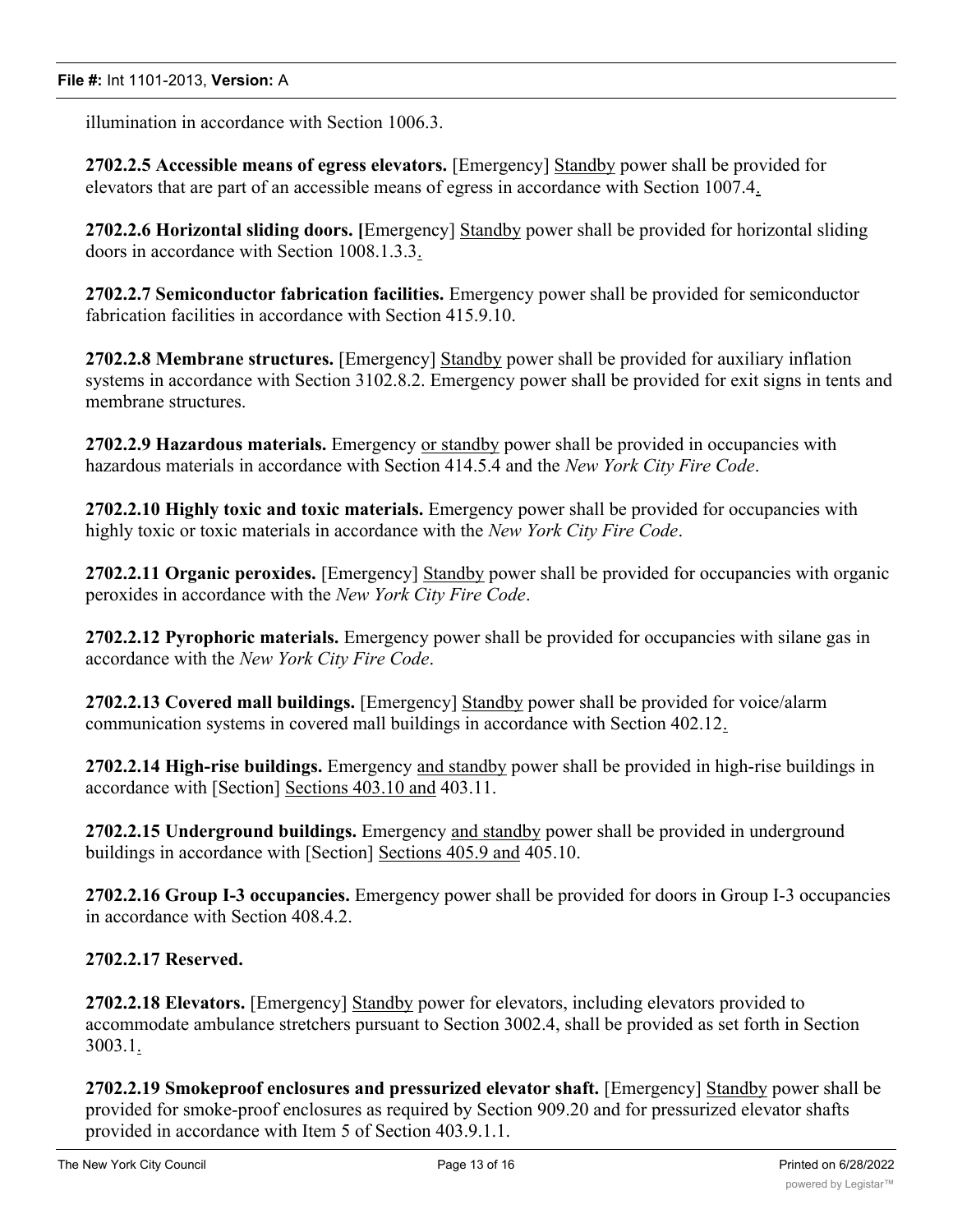**2702.2.20 Occupancy Groups B, E and R-1.** [An emergency] Emergency and standby power [system] shall be required in those Group B, E and R-1 occupancies specified in this section:

1. Group B occupancies with occupied floor less than 75 feet (22 860 mm) above the lowest fire department vehicle access having a gross floor area over  $15,000$  square feet (1393.6 m<sup>2</sup>) per floor or a total gross floor area of  $100,000$  square feet (9290.3 m<sup>2</sup>) or more.

2. Group E occupancies with occupied floor less than 75 feet (22 860 mm) above the lowest level of fire department vehicle access having a gross floor area over 15,000 square feet  $(1[,]393.6 \text{ m}^2$ ) per floor or a total gross floor area of 100,000 square feet  $(9[,]$  290.3 m<sup>2</sup>) or more.

3. All Group R-1 occupancies.

**2702.2.20.1 Equipment requiring emergency power system.** With respect to such [occupancy] Occupancy Groups B, E and R-1, the following equipment, where such equipment is required by this code, shall be provided with an emergency power system:

- 1. Exit signs and means of egress illumination required by Chapter 10;
- 2. Elevator car lighting;
- 3. Emergency voice/alarm communications systems;
- 4. Automatic fire detection systems;
- 5. Fire alarm systems; and
- 6. Electrically powered fire pumps[;
- 7. Ventilating systems used for smoke venting or control;
- 8. Stair pressurization; and

9. At least three elevators in a building at one time with manual transfer to other elevators as required by Section 3003].

**2702.2.20.2 Equipment requiring standby power system.** With respect to such Occupancy Groups B, E and R-1, the following equipment, where such equipment is required by this code, shall be provided with a standby power system:

1. Ventilating systems used for smoke venting or control;

2. Stair pressurization; and

3. At least three elevators in a building at one time with manual transfer to other elevators as required by Section 3003.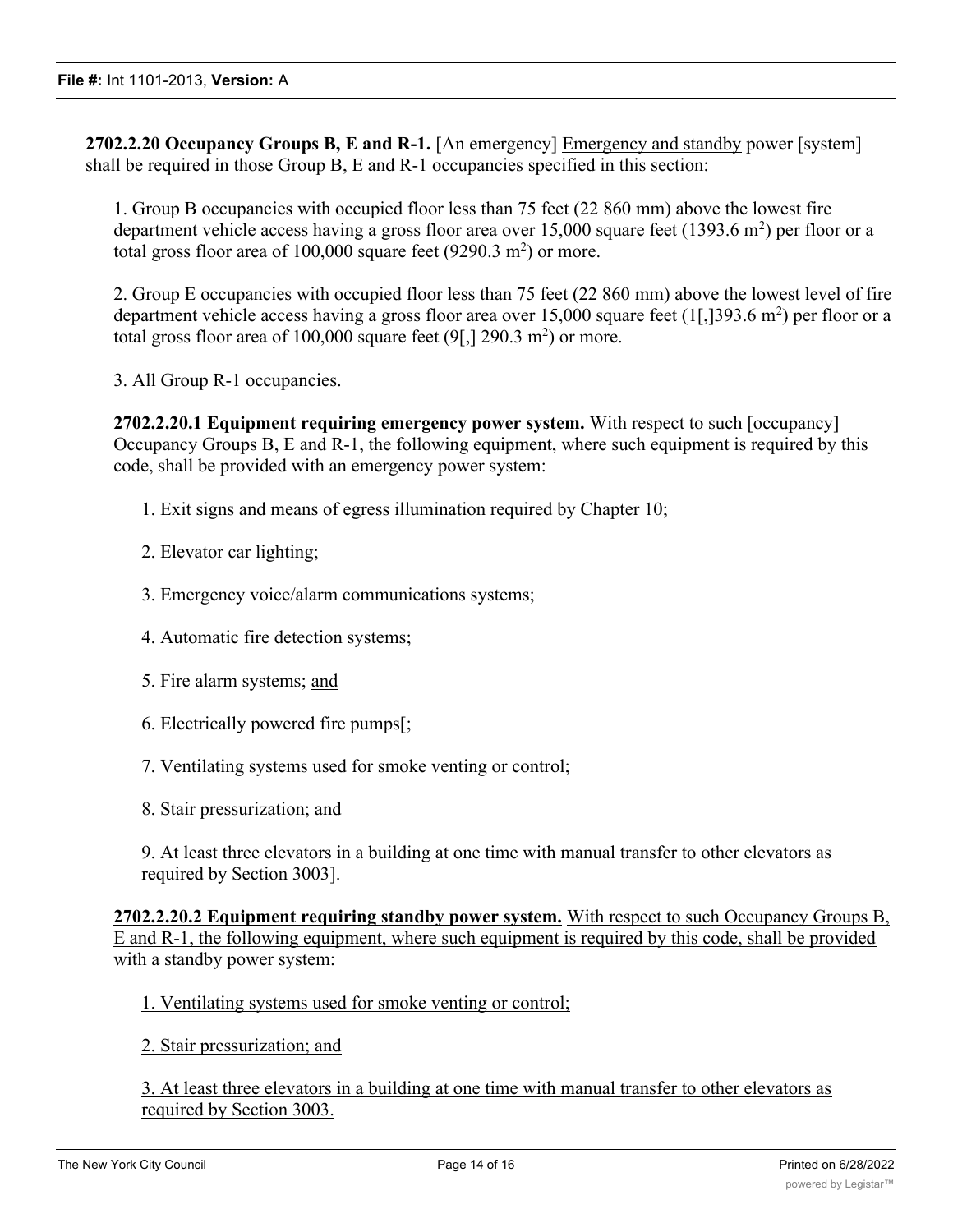#### **File #:** Int 1101-2013, **Version:** A

**2702.3 Maintenance.** Emergency and standby power systems shall be maintained and tested in accordance with the *New York City Fire Code* and *New York City Electrical Code*.

**2702.4 Required loads for optional standby power systems.** In addition to any other loads, optional standby power systems shall be capable of providing power to the following systems upon failure of the normal power supply or the emergency or standby power system:

1. Emergency lighting;

2. Fire alarm systems; and

3. Elevators as follows:

3.1 For Group R-2 occupancies in buildings greater than 125 feet (38 100 mm) in height, at least one elevator serving all floors, or one elevator per bank where different banks serve different portions of the building; or

3.2 For all other buildings having occupied floors located more than 75 feet (22 860 mm) above the lowest level of fire department vehicle access, at least one elevator that serves all floors.

§12. Sections 3003.1, 3003.1.1, 3003.1.2, 3003.1.3, and 3003.1.4 of the New York city building code, as

added by local law number 33 for the year 2007, are amended to read as follows:

**3003.1 [Emergency] Standby power.** In buildings and structures where [emergency] standby power is required or furnished to operate an elevator, the operation shall be in accordance with Sections 3003.1.1 through 3003.1.4.

**3003.1.1 Manual transfer.** [Emergency] Standby power shall be manually transferable to all elevators in each bank.

**3003.1.2 One elevator.** Where only one elevator is installed, the elevator shall automatically transfer to [emergency] standby power within 60 seconds after failure of normal power.

**3003.1.3 Two or more elevators.** Where two or more elevators are controlled by a common operating system, all elevators shall automatically transfer to [emergency] standby power within 60 seconds after failure of normal power where the [emergency] standby power source is of sufficient capacity to operate all elevators at the same time. Where the [emergency] standby power source is not of sufficient capacity to operate all elevators at the same time, all elevators shall transfer to [emergency] standby power in sequence, return to the designated landing and disconnect from the [emergency] standby power source. After all elevators have been returned to the designated level, at least three elevators shall remain operable from the [emergency] standby power source.

**3003.1.4 Venting.** Where [emergency] standby power is connected to elevators, the machine room ventilation or air conditioning shall be connected to the [emergency] standby power source.